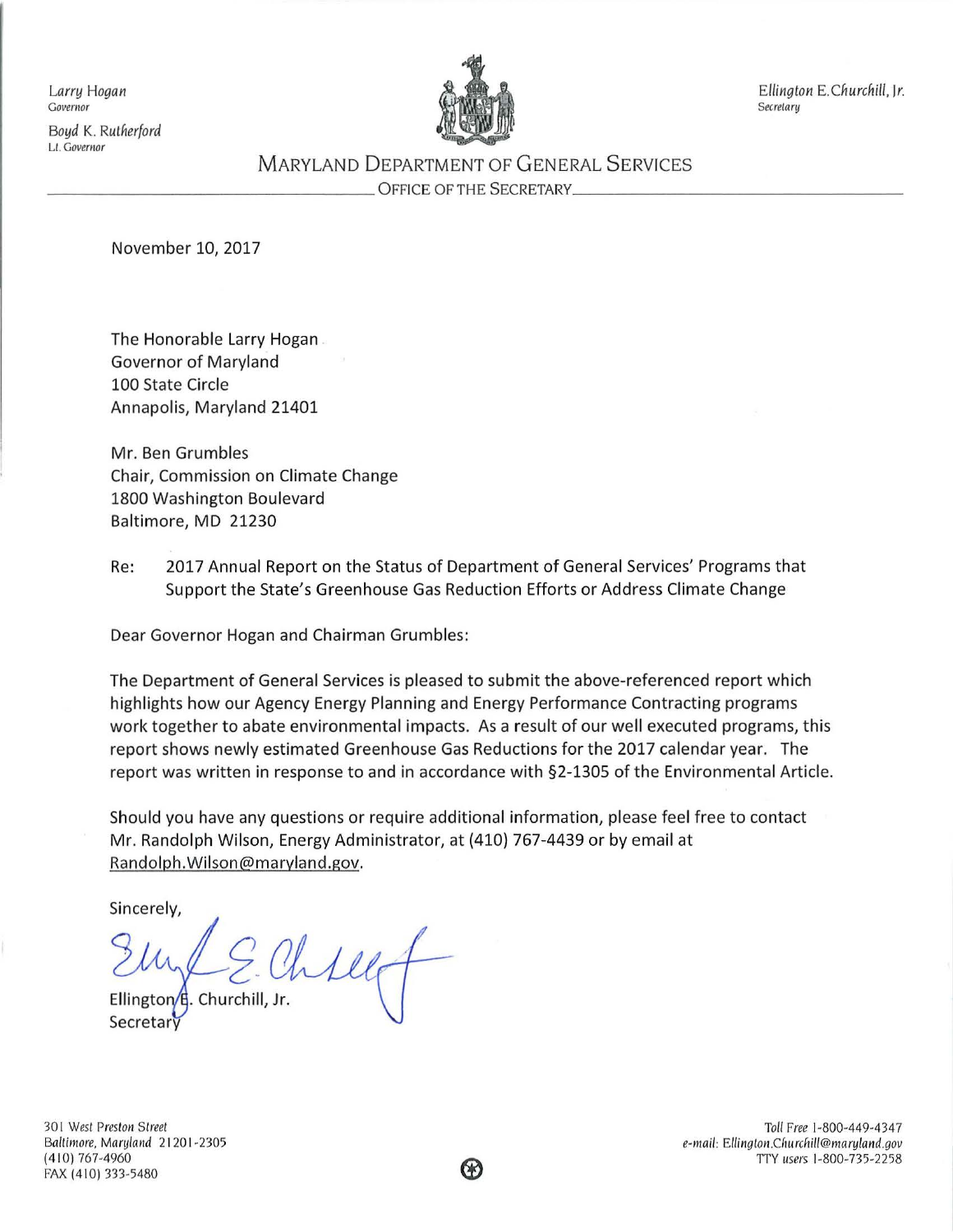# **Annual Report on the Status of Department of General Services' Programs that Support the State's Greenhouse Gas Reduction Efforts or Address Climate Change**

November 1, 2017

In accordance with §2-1305 of the Environmental Article, the Department of General Services (DGS) submits its annual report to the Governor and the Maryland Commission on Climate Change on the status of programs that support the State's Greenhouse Gas Reduction (GGRA) efforts or address Climate Change. This report will highlight how our Agency Energy Planning and Energy Performance Contracting programs work together to abate environmental impacts. As a result of our well executed programs, this report shows newly estimated greenhouse gas reductions for the 2016 calendar year.

## **DGS Energy Office**

**Collection**  $\sim$   $\sim$ 

> The DGS Energy Office of Performance and Conservation ("Energy Office") regularly engages sister agencies, industry experts, advocates, and energy sector experts to provide advice and collaborate in crafting and improving upon its programs. The variety of perspectives has helped drive Energy Office initiatives to include Agency Energy Planning; Energy Performance Contracting; Energy Use Tracking, Energy Commodities Purchasing; Demand Response and Energy Security Planning; and Renewable Energy Sourcing. The suite of activities do not function independently; instead, they are intertwined and simultaneously executed to, *among other things,* comply with regulations and policies; meet energy efficiency and conservation goals; support the State's greenhouse gas reduction efforts; and mitigate climate change and its causes.

# **Agency Energy Planning**

Agency Energy Planning directly links recommended energy policies to energy programs. The plan minimizes taxation, the effects of market fluctuations, adverse externalities, and threats to energy security and system reliability. At the same time, it maximizes the state's unique mix of energy resources, energy conservation measures, reliability standards, and environmental mitigation strategies to advance energy efficiency efforts.

Out of 58 Maryland State agencies, 22 agencies are constructing, revising, or finalizing their Agency Energy Plans (AEP). Of those 22 agencies, DGS records indicate four agencies on our Capital Construction Maintenance Backlog are requesting \$28,019,519 for repairs or equipment replacement of major energy consuming equipment. The need to repair and replace nearly \$29M of antiquated, major energy consuming equipment from just four agencies directly correlates to greater greenhouse gas emissions and detrimental climate change. Stated in the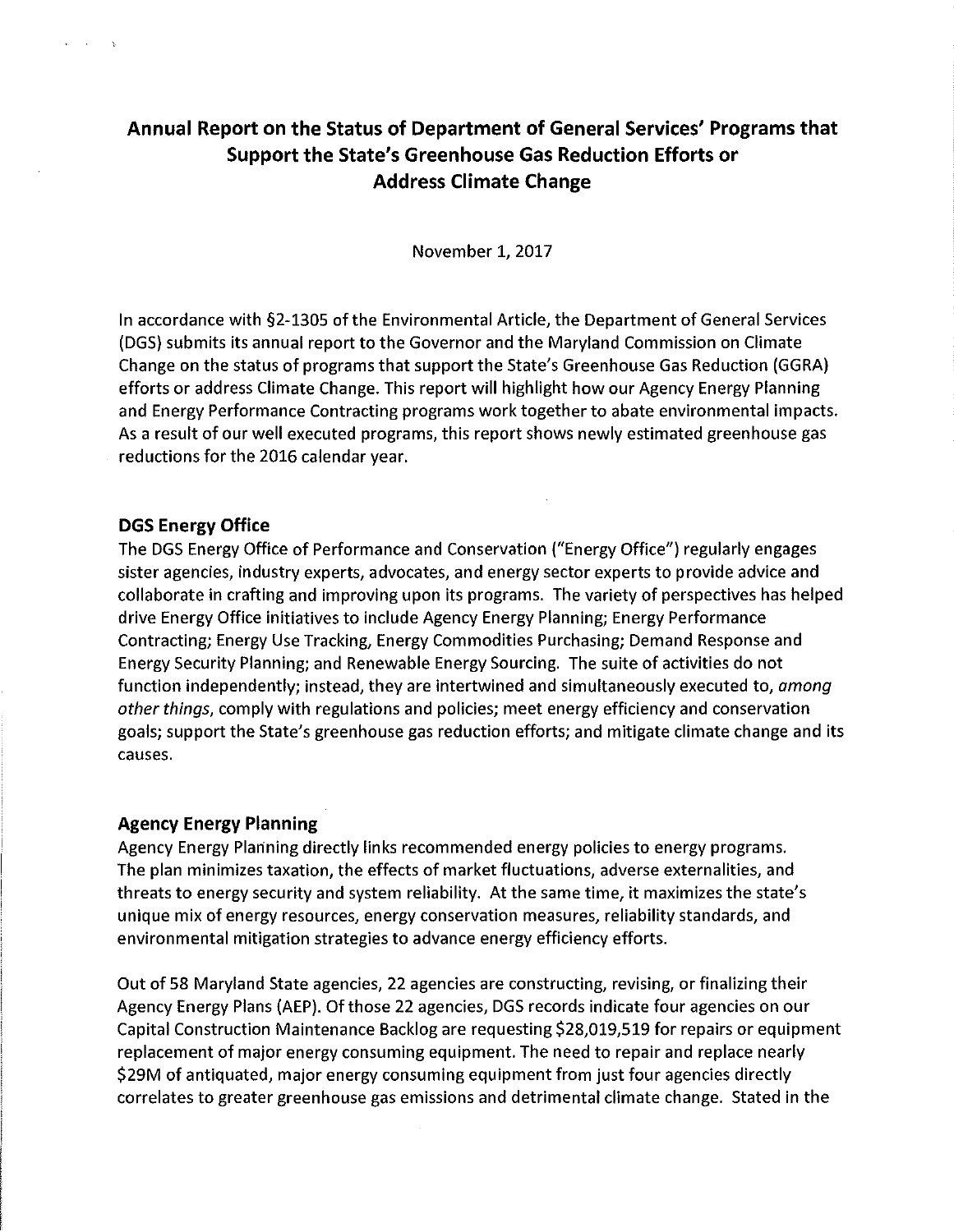Department of General Services Greenhouse Gas Reduction/Climate Change Efforts

converse, some of the state agencies, which have completed an agency energy plan, have installed modern energy and water saving fixtures as energy conservation measures. The dedication of these agencies has substantially helped lead the State's efforts to lessen greenhouse gas emissions and mitigate climate change.

In a nutshell, Agency Energy Plans are intended to target positive, transformative change and provide a structure for agency buy-in. Well-developed plans result in quantifiable and achievable energy reduction goals, reduce carbon emissions, and link financing mechanisms to each goal in order for each goal to be implemented. Therefore, completion of all state Agency Energy Plans and implementation of energy conservation measures will help improve the status of greenhouse gas reduction and mitigate climate change.

## **Energy Performance Contracting**

DGS Energy Office Project Engineers manage, from A to Z, energy performance contracting on behalf of Maryland state agencies. An energy performance contract (EPC) is an innovative financing technique that uses cost savings from reduced energy consumption to repay the cost of installing energy conservation measures. Energy Service Companies {ESCOs), partner with the DGS Energy Office to perform energy performance projects. EPC's are important · contributors to the development of clean energy, sustainability and climate change mitigation strategies. Currently, the DGS Energy Office is managing 28 EPC's for various state agencies.

DGS Energy Office Project Engineers work with representatives of state agencies seeking to engage and execute an EPC. As a team, they review the identified energy consuming units and the recommendations for energy conservation measures and climate mitigation strategies from the AEP. Throughout the entire project, the teams continuously work to discover additional energy conservation measures with the successful ESCO.

#### **Mature EPCs**

Current EPCs, as a whole, are executing well proven energy conservation measures, such as installing new technology or features to older systems; LED lighting; insulated windows; building control software; energy efficient insulation; high-efficiency water fixtures; and highefficiency boilers and split-system furnaces to upgrade heating, ventilation and air conditioning equipment. Some state agencies, at a mature stage of an EPC, include projects at Maryland Department of Health (MDH) Spring Grove Hospital; Department of Public Safety and Correctional Services (DPSCS) Jessup; Maryland State Police (MSP); Maryland Department of Agriculture (MDA); and the Department of General Services (DGS) buildings. When completed, these EPCs are projected to annually save the total amounts in **Table A.**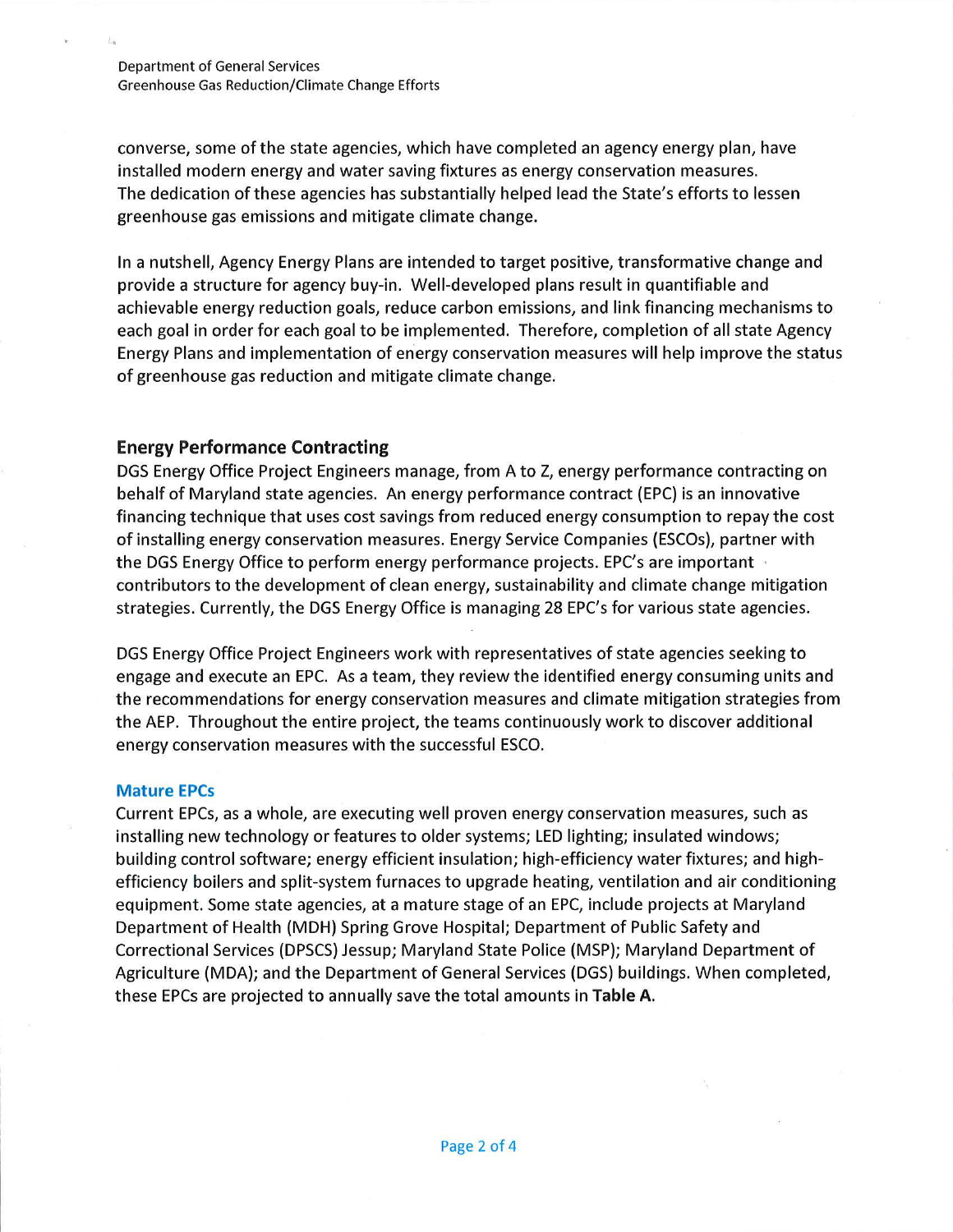Department of General Services Greenhouse Gas Reduction/Climate Change Efforts

#### TABLE A

| <b>State Agency</b>                                                      | <b>CO<sub>2</sub></b> Emissions<br>(Tons) | <b>Electric Energy</b><br>(kWh) | <b>Natural Gas</b><br>(Therm) | Water<br>(kGal) |
|--------------------------------------------------------------------------|-------------------------------------------|---------------------------------|-------------------------------|-----------------|
| Maryland Department of Health<br>(MDH)- Spring Grove Hospital            | 14,979                                    | 3,145,621                       | 2,456,736                     | 22,162          |
| Department of Public Safety and<br>Correctional Services (DPSCS)- Jessup | 14,412                                    | 4,886,962                       | 2,013,132                     | 4,791           |
| Maryland State Police (MSP)                                              | 746                                       | 1,577,368                       | 16,568                        |                 |
| Maryland Department of Agriculture<br>(MDA)                              | 963                                       | 2,232,181                       |                               | 173,090         |
| <b>Department of General Services</b><br>(DGS) Buildings                 | 5,979                                     | 10,433,391                      | 247,741                       | 14,050          |
| <b>Total Reductions</b>                                                  | 37,079                                    | 22,275,523                      | 4,734,177                     | 214,093         |

#### Newer EPCs

Some of the newer EPCs have moved beyond the traditional technologies to incorporate combined heat and power (CHP) and solar as a zero source of carbon emissions. DGS Project Engineers are also leading a unique EPC at the Maryland Department of Health. An energy conservation measure for this project will replace several, 40-year-old, underground fuel tanks with a new, interstate, natural gas pipeline being extended onto state property. Located in Western Maryland, the team is working closely with the local utility alongside the owner of the interstate natural gas pipeline to build an extension to the state facility. Since natural gas is a cleaner energy resource, coordination is occurring to extend 4,230 feet of natural gas pipeline to the facility and remove 13 energy inefficient fuel tanks located underground and at the end of its life cycle. Coupled with other proven energy conservation measures to be located inside of the sprawling facility and outer buildings, this EPC is projected to save annually the total amount in Table B.

#### TABLE B

| Maryland Department of Health<br>(MDH): Thomas B. Finance Center<br><b>Gas Line EPC Project</b> | $C02$ Emissions<br>(Tons) | <b>Electric Energy</b><br>(kWh) | <b>Natural Gas</b><br>(Therms) | Water<br>(kGal) |
|-------------------------------------------------------------------------------------------------|---------------------------|---------------------------------|--------------------------------|-----------------|
| <b>Total Reductions</b>                                                                         | 980                       | 3,145,621                       |                                | 11,061          |